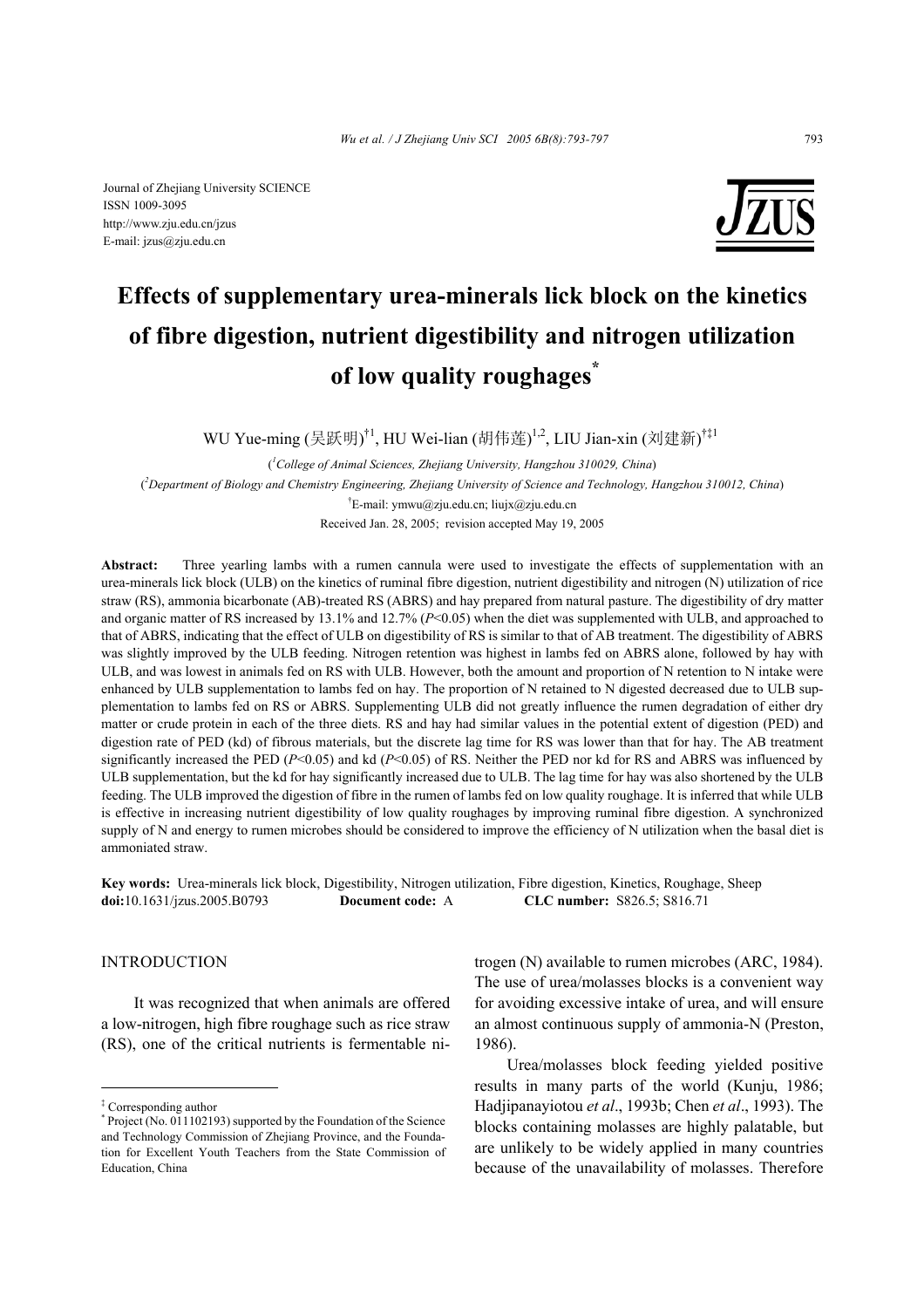some workers tried to manufacture blocks with reduced quantities of molasses (Hadjipanayiotou *et al*., 1993a; Liu *et al*., 1996).

The objective of this study was to evaluate the effect of an urea-minerals lick block (ULB) without molasses on rumen fibre digestion kinetics and on the nutrient digestion and nitrogen utilization of rice straw (RS), ammonia bicarbonate treated RS (ABRS) and hay prepared from natural pasture.

## MATERIALS AND METHODS

#### **Animals and their managements**

Three yearling lambs each equipped with a rumen cannula and weighing about 30 kg were dosed with anthelminthic and housed individually in metabolism crates. Feeds were offered in two equal meals per day at 9:00 and 18:00 o'clock, and the daily amounts were calculated to exceed that eaten on the previous day by about 10% to avoid selective feed intake. All the animals had free access to drinking water.

#### **Experimental feeds**

The RS was obtained from the Experimental Farm of Zhejiang University. The ABRS was prepared by the stack method: one ton of RS was treated with 100 kg ammonia bicarbonate and 250 kg water for 30 d at ambient temperature of 15~20 °C (Liu *et al*., 1991). Hay was prepared from natural pasture which is the main roughage source for ruminants in our region. The composition of the experimental diets is presented in Table 1.

**Table 1 Chemical composition of the experimental feeds** 

| Feed        | DМ<br>(%) | OМ<br>$(\%DM)$ | CP<br>$(\%DM)$ | NDF<br>$(\%DM)$ |
|-------------|-----------|----------------|----------------|-----------------|
| RS          | 81.8      | 86.0           | 8.8            | 69.9            |
| <b>ABRS</b> | 80.7      | 85.2           | 12.5           | 61.8            |
| Hav         | 83.1      | 78.0           | 10.6           | 60.0            |

DM: Dry matter; OM: Organic matter; CP: Crude protein; NDF: Neutral detergent fibre

The ULB was prepared without molasses, and contained 4% N in all minerals. The composition of the ULB used was the same as described by Liu *et al*.(1996).

#### **Experimental design and procedures**

The experiment was carried out according to two 3×3 Latin square designs, one for roughage with ULB and the other without ULB. Each period consisted of 21 d, the first 10 d were for adaptation followed by 11 d of measurements. A digestibility and N balance trial was conducted over 5 d (from day 11 to 15), while the rate of passage of digesta through the rumen (*kp*) was determined. The degradation of crude protein (CP) and dry matter (DM), and digestion of neutral detergent fibre (NDF) in the rumen were measured from day 16 to 21.

The digestibility of nutrients and N balance were determined by collection of total faeces and urine. Feed and faeces were sampled and analyzed for DM, organic matter (OM), CP (AOAC, 1990) and NDF (Goering and van Soest, 1970). The N content in urine was also analyzed by the Kjeldahl method.

The procedure for determining the *kp* was the same as described in Liu *et al*.(1995), where the model of Grevum and Williams (1973) was used. Rumen digestion of NDF and ruminal degradation of CP and DM were determined in sacco (Ørskov, 1985), and details of the procedure were as described in Liu *et al*.(1995). The digestion kinetics parameters of NDF in the rumen were estimated by using the model of Mertens and Loften (1980). Nonlinear iterative least square procedure was used to fit the equation:

$$
R = PED \times \exp[-kd(t - LT)] + U
$$

Here *R* is the percentage of NDF recovered at time *t* (h), PED is the potential extent of digestion at fractional rate kd (*kd*>0), LT is the discrete lag time of digestion, and *U* is the indigestible fraction (*U*=100−*PED*).

$$
p=a+b\times[1-\exp(-ct)]
$$

Here *p* is disappearance rate at time *t* (h), *a* is the rapidly digestible fraction in the rumen, and *b* is the fraction slowly digested at rate *c* (*c*>0).

The effective degradability (dg) of CP and DM was calculated by using the equation of Ørskov (1985):

$$
dg=a+bc/(c+kp)
$$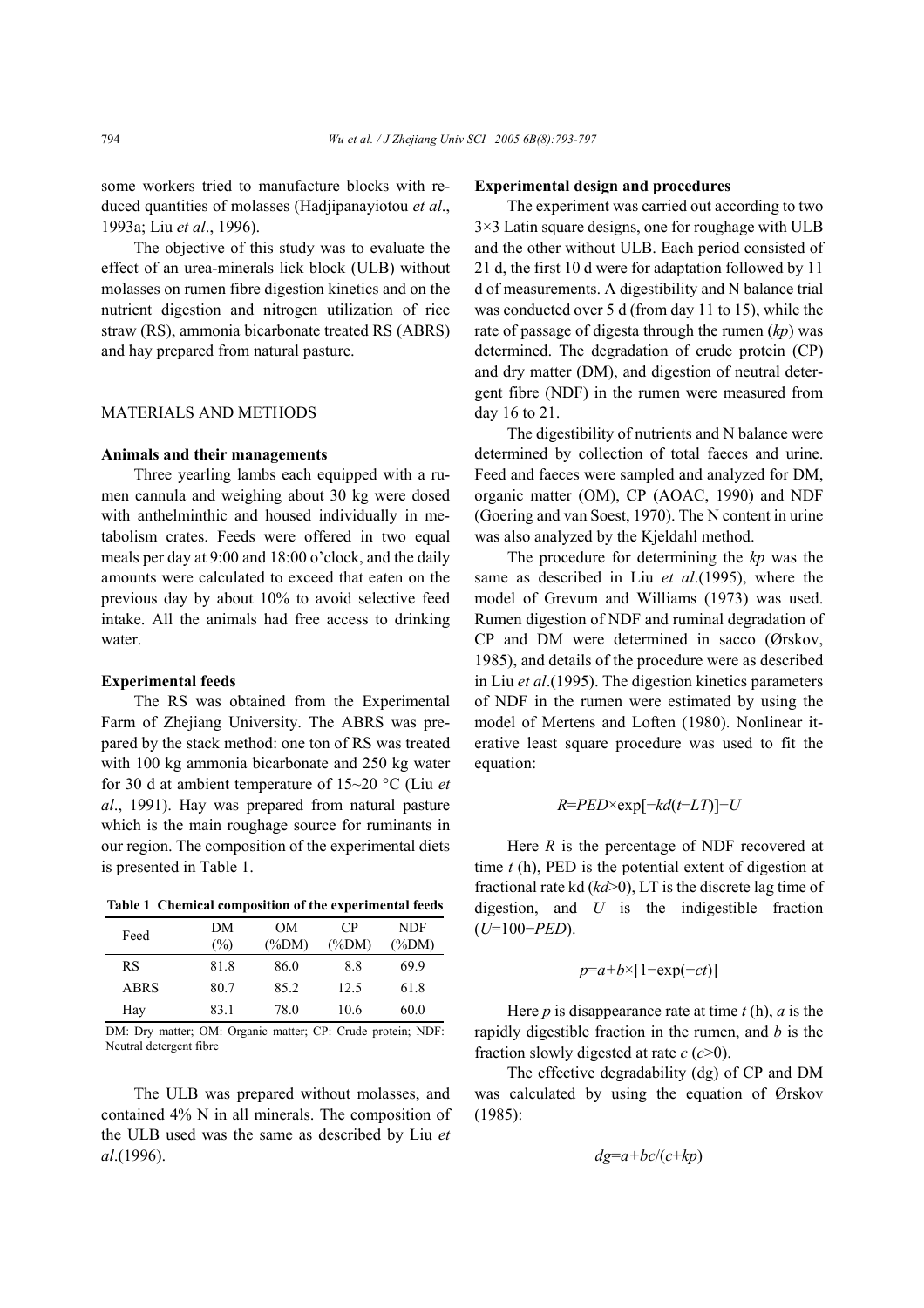#### **Statistical analyses**

The experimental results were analyzed as a two-way factorial design (Steel and Torrie, 1980), in which the square was considered as a factor.

### RESULTS AND DISCUSSION

The results of the digestion trial are presented in Table 2. The DM intake of all three roughages slightly decreased with ULB supplementation but the differences were not significant. Intake of ULB was estimated to be about 10 g per day, which was similar to that obtained for goats (Liu *et al*., 1996).

The digestibility of DM and OM of RS increased by 13.1% and 12.7% (*P*<0.05) as a result of the ULB feeding and approached to that of ABRS, indicating that the effect of supplementing ULB on the digestibility of RS was similar to that of treatment with AB. The hay used in this study was of low quality as shown by its digestibility, which was the same as that of RS. The digestibility of hay was significantly enhanced by supplementing ULB (*P*<0.05). When ABRS was supplemented with ULB, the digestibility of all nutrients was also improved.

The N balance results are shown in Table 3. Nitrogen intake was significantly lower in lambs given the RS  $(P<0.05)$  even with ULB. When RS or hay was fed to lambs alone the loss of faecal N was more than 60%. Both ammonia treatment and ULB supplementation could decrease the faecal N loss in RS diets. The lambs fed on ABRS with or without ULB had the highest urinary N loss, while the lowest urinary N loss occurred in lambs fed on hay. The ULB supplementation increased the N losses via urine of lambs fed on all three roughages, regardless of the amount and the proportion to N intake. Without the ULB, N retention (NR) was the highest in lambs fed on ABRS, followed by NR in lambs fed on hay, and was the lowest in lambs fed on RS. While the feeding of ULB increased the NR in lambs fed on hay, the NR in lambs fed on ABRS decreased due to the ULB supplementation. Little difference was found in the NR in lambs fed on RS with or without ULB.

|  |  |  |  |  |  |  | Table 2 The effects of supplementing ULB on the intake and digestibility of experimental diets offered to lambs |
|--|--|--|--|--|--|--|-----------------------------------------------------------------------------------------------------------------|
|--|--|--|--|--|--|--|-----------------------------------------------------------------------------------------------------------------|

| Roughage          |                 | <b>RS</b>       |                 | <b>ABRS</b>     |                 | Hay             |     | Significance |              |
|-------------------|-----------------|-----------------|-----------------|-----------------|-----------------|-----------------|-----|--------------|--------------|
| ULB supplementing | No              | Yes             | No              | Yes             | No              | Yes             | R   | B            | $R \times B$ |
| DM intake $(g/d)$ | $576 \pm 33.7$  | $534\pm33.1$    | $683\pm35.3$    | $591\pm34.2$    | $735\pm36.4$    | $705 \pm 35.8$  |     | NS           | <b>NS</b>    |
| dg (%)            |                 |                 |                 |                 |                 |                 |     |              |              |
| DM                | $48.9 \pm 1.10$ | $55.3 \pm 1.16$ | $54.4 \pm 1.15$ | $57.1 \pm 1.20$ | $49.1 \pm 1.11$ | $55.0 \pm 1.13$ | *   | $* *$        | <b>NS</b>    |
| <b>OM</b>         | $51.8 \pm 1.13$ | $58.4 \pm 1.19$ | $57.6 \pm 1.25$ | $60.2 \pm 1.29$ | $53.0 \pm 1.17$ | $58.5 \pm 1.24$ | *   | **           | <b>NS</b>    |
| CP                | $39.5 \pm 1.86$ | $45.7 \pm 1.95$ | $60.1 \pm 2.36$ | $61.0 \pm 2.45$ | $35.2 \pm 1.93$ | $48.8 \pm 2.11$ | **  |              | <b>NS</b>    |
| <b>NDF</b>        | $62.6 \pm 0.91$ | $66.8 \pm 0.96$ | $65.6 \pm 1.01$ | $68.5 \pm 1.04$ | $66.2 \pm 1.03$ | $69.4 \pm 1.06$ | $*$ | 寒            | <b>NS</b>    |

-R: Roughage effect; B: ULB effect; R×B: Interaction effect between roughage and ULB; \* Different significantly *P*<0.05; \*\**P*<0.01; NS: Not significant; The data in the table are mean±*SEM* 

|  |  | Table 3 The nitrogen utilization of lambs fed on experimental diets with or without ULB |  |
|--|--|-----------------------------------------------------------------------------------------|--|
|  |  |                                                                                         |  |

| Roughage                      |                 | RS              |                 | <b>ABRS</b>     |                 | Hay             |       | Significance  |              |
|-------------------------------|-----------------|-----------------|-----------------|-----------------|-----------------|-----------------|-------|---------------|--------------|
| ULB supplementing             | N <sub>0</sub>  | Yes             | N <sub>0</sub>  | Yes             | No              | Yes             | R     | B             | $R \times B$ |
| N intake $(g/d)$              | $8.1 \pm 0.41$  | $8.1 \pm 0.33$  | $13.2 \pm 0.51$ | $12.3 \pm 0.47$ | $12.5 \pm 0.44$ | $12.5 \pm 0.52$ | **    | NS            | <b>NS</b>    |
| Faecal N loss $(g/d)$         | $4.9 \pm 0.33$  | $4.4 \pm 0.29$  | $5.4 \pm 0.37$  | $4.8 \pm 0.34$  | $8.1 \pm 0.48$  | $6.4 \pm 0.42$  | **    | *             | <b>NS</b>    |
| Urine N loss $(g/d)$          | $1.6 \pm 0.21$  | $2.2 \pm 0.23$  | $2.3 \pm 0.26$  | $3.1 \pm 0.30$  | $1.2\pm 0.16$   | $1.6 \pm 0.18$  |       | *             | <b>NS</b>    |
| N retention $(g/d)$           | $1.6 \pm 0.23$  | $1.5 \pm 0.20$  | $5.5 \pm 0.56$  | $4.4\pm0.42$    | $3.2 \pm 0.38$  | $4.5 \pm 0.48$  | $* *$ | NS            | <b>NS</b>    |
| Percent of N intake $(\% )$   |                 |                 |                 |                 |                 |                 |       |               |              |
| Faecal N loss                 | $60.5 \pm 3.55$ | $54.3 \pm 3.23$ | $40.9 \pm 2.51$ | $39.0 \pm 2.41$ | $64.8 \pm 3.82$ | $51.2 \pm 3.07$ | **    | $\frac{1}{2}$ | <b>NS</b>    |
| Urine N loss                  | $19.8 \pm 2.83$ | $27.2 \pm 3.32$ | $17.4 \pm 2.45$ | $25.2 \pm 3.13$ | $9.6 \pm 1.87$  | $12.8 \pm 1.95$ |       | *             | <b>NS</b>    |
| N retention                   | $19.7 \pm 1.87$ | $18.5 \pm 1.76$ | $41.7 \pm 3.21$ | $35.8 \pm 2.91$ | $25.6 \pm 2.16$ | $36.0 \pm 3.03$ | **    | NS            | <b>NS</b>    |
| N retained/N digested $(\% )$ | $50.0 \pm 2.52$ | $40.5 \pm 2.06$ | $70.5 \pm 3.21$ | $58.7 \pm 2.75$ | $72.7 \pm 3.41$ | $73.8 \pm 3.43$ | **    |               | <b>NS</b>    |

-R: Roughage effect; B: ULB effect; R×B: Interaction effect between roughage and ULB; \* Different significantly *P*<0.05; \*\**P*<0.01; NS: Not -significant; The data in the table are mean±*SEM*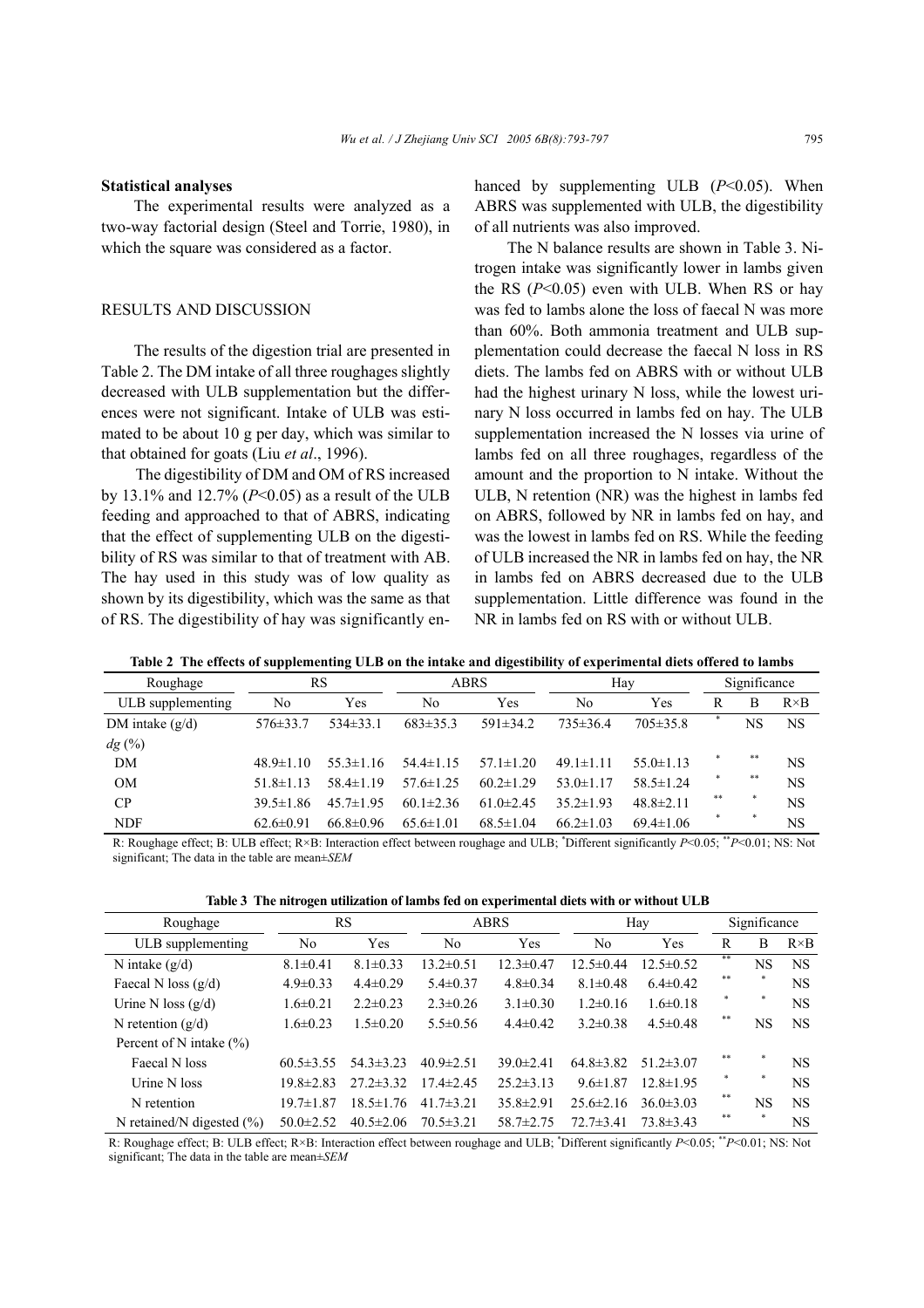The proportion of N retained to N digested decreased by supplementing ULB to lambs fed on RS or ABRS, but there was little change in the proportion in lambs fed on hay. This may be associated with an unbalanced supply of N and energy to the rumen microbes when straw-basal diet was supplemented only with ULB, resulting in the inefficient use of N.

The results obtained for DM and CP degradation in the rumen are shown in Table 4. Without supplementing ULB, the degradability of DM and CP was significantly higher for ABRS than that for RS and hay, with little difference between RS and hay. The feeding of ULB had little effect on the rumen degradation of DM and CP in any of the three feeds.

The parameters of NDF digestion in the rumen are presented in Table 5. When given alone, RS was similar to hay in the potential extent of digestion (PED) and its digestion rate (kd), but the discrete lag time (LT) of RS was lower than that of hay. The AB treatment significantly increased the PED (*P*<0.05) and kd (*P*<0.05) for RS. Neither the PED nor kd for RS and ABRS were markedly influenced by the feeding of ULB, whereas the kd for hay was significantly enhanced. The product of PED×kd (NDF digested per hour) was, however, increased by 9.2% and 30.3% for RS and hay due to the ULB feeding respectively, though little effect was observed for ABRS. The LT for hay was shortened by the ULB feeding.

The effective extent of ruminal fibre digestion (EED) was estimated according to Huang and Xiong (1990) and is shown in Table 5. RS had an EED value similar to that of hay, and treatment with AB significantly improved the rumen fibre digestion and increased the EED of RS by 26.3% (*P*<0.05). The ULB feeding also improved the EED for all roughages, suggesting that the ULB can improve the integrated digestion of low quality roughage fibre in the rumen.

Table 4 Constants of the equation  $p=a+b[1-exp(-ct)]$  for the degradation of DM and CP of experimental feeds in the rumen **of lambs with or without ULB** 

| Roughage                     |                 | RS              | <b>ABRS</b>     |                 |                 | Hay             |              | Significance |              |
|------------------------------|-----------------|-----------------|-----------------|-----------------|-----------------|-----------------|--------------|--------------|--------------|
| ULB supplementing            | No              | Yes             | N <sub>0</sub>  | <b>Yes</b>      | N <sub>0</sub>  | Yes             | $\mathbb{R}$ | B            | $R \times B$ |
| DM degradation               |                 |                 |                 |                 |                 |                 |              |              |              |
| a(%)                         | $16.0 \pm 0.60$ | $12.4\pm 0.56$  | $15.9 \pm 0.64$ | $16.1 \pm 0.65$ | $19.5 \pm 0.72$ | $20.0 \pm 0.74$ | **           | <b>NS</b>    |              |
| b(%)                         | $52.8 \pm 1.30$ | $58.0 \pm 1.43$ | $55.1 \pm 1.40$ | $53.8 \pm 1.32$ | $49.2 \pm 1.23$ | $56.1 \pm 1.37$ | <b>NS</b>    |              |              |
| $c($ %/h)                    | $3.07 \pm 0.21$ | $3.45\pm0.26$   | $4.08\pm0.31$   | $5.53 \pm 0.39$ | $3.25 \pm 0.24$ | $2.66\pm0.19$   | **           | <b>NS</b>    |              |
| kp(%h)                       | 2.96            | 2.88            | 3.14            | 2.71            | 3.54            | 3.00            |              |              |              |
| dg(%)                        | $42.9 \pm 1.56$ | $44.0 \pm 1.65$ | $52.0 \pm 2.02$ | $52.2 \pm 2.11$ | $43.7 \pm 1.83$ | $46.3 \pm 1.93$ |              | <b>NS</b>    | <b>NS</b>    |
| $a+b(%)$                     | 68.8            | 70.4            | 71.0            | 69.9            | 68.7            | 76.1            |              |              |              |
| CP degradation               |                 |                 |                 |                 |                 |                 |              |              |              |
| a(%)                         | $36.1 \pm 2.11$ | $32.1 \pm 2.04$ | $35.2 \pm 2.19$ | $30.0 \pm 1.96$ | $29.3 \pm 1.87$ | $28.0 \pm 1.73$ | <b>NS</b>    | <b>NS</b>    | <b>NS</b>    |
| b(%)                         | $50.7 \pm 2.28$ | $50.4 \pm 2.21$ | $53.1 \pm 2.15$ | $45.0 \pm 1.92$ | $46.0 \pm 1.97$ | $44.6 \pm 2.01$ | NS.          | <b>NS</b>    | <b>NS</b>    |
| $c($ %/h)                    | $0.98 \pm 0.19$ | $1.72 \pm 0.23$ | $3.95 \pm 0.44$ | $5.68 \pm 0.51$ | $2.06 \pm 0.28$ | $1.85 \pm 0.31$ | **           | <b>NS</b>    | <b>NS</b>    |
| $dg\left(\frac{0}{0}\right)$ | $48.7 \pm 3.14$ | $50.9 \pm 3.23$ | $64.4 \pm 3.92$ | $60.5 \pm 3.71$ | $46.2 \pm 3.09$ | $45.0 \pm 3.01$ |              | <b>NS</b>    | <b>NS</b>    |

R: Roughage effect; B: ULB effect; R×B: Interaction effect between roughage and ULB; \*Different significantly *P*<0.05; \*\**P*<0.01; NS: Not significant; The data in the table are mean±*SEM* 

**Table 5 Parameters of the ruminal digestion kinetics of dietary fibre in lambs with or without ULB** 

| Roughage            | RS              |                 | <b>ABRS</b>     |                 | Hay             | Significance    |    |    |              |
|---------------------|-----------------|-----------------|-----------------|-----------------|-----------------|-----------------|----|----|--------------|
| ULB supplementing   | No              | Yes             | No              | Yes             | No              | Yes             | R  | В  | $R \times B$ |
| PED(%)              | $59.2 \pm 1.34$ | $59.6 \pm 1.39$ | $62.3 \pm 1.47$ | $63.1 \pm 1.51$ | $59.6 \pm 1.41$ | $55.2 \pm 1.27$ |    | NS | NS           |
| $kd$ (%/h)          | $3.29 \pm 0.25$ | $3.58 \pm 0.28$ | $5.68\pm0.41$   | $5.19 \pm 0.37$ | $3.32\pm0.31$   | $4.67\pm0.33$   |    | NS | $\ast$       |
| $PED \times kd$ (%) | 1.95            | 2.13            | 3.54            | 3.27            | 1.98            | 2.58            |    |    |              |
| LT(h)               | $5.4 \pm 0.30$  | $5.4 \pm 0.38$  | $5.6\pm0.36$    | $5.1 \pm 0.34$  | $6.3 \pm 0.41$  | $5.0 \pm 0.29$  | NS | NS | <b>NS</b>    |
| kp(%h)              | 2.96            | 2.88            | 3.14            | 2.71            | 3.54            | 3.00            |    |    |              |
| EED(%)              | $26.6 \pm 1.26$ | $28.2 \pm 1.29$ | $33.6 \pm 1.47$ | $36.1 \pm 1.53$ | $23.1 \pm 1.17$ | $28.9 \pm 1.36$ | ** |    | NS           |

R: Roughage effect; B: ULB effect; R×B: Interaction effect between roughage and ULB; \*Different significantly *P*<0.05; \*\**P*<0.01; NS: Not -significant; The data in the table are mean±*SEM*. *EED* is calculated as: *PED*×*kd*/(*kd*+*kp*)×exp(−*kp*×*LT*)